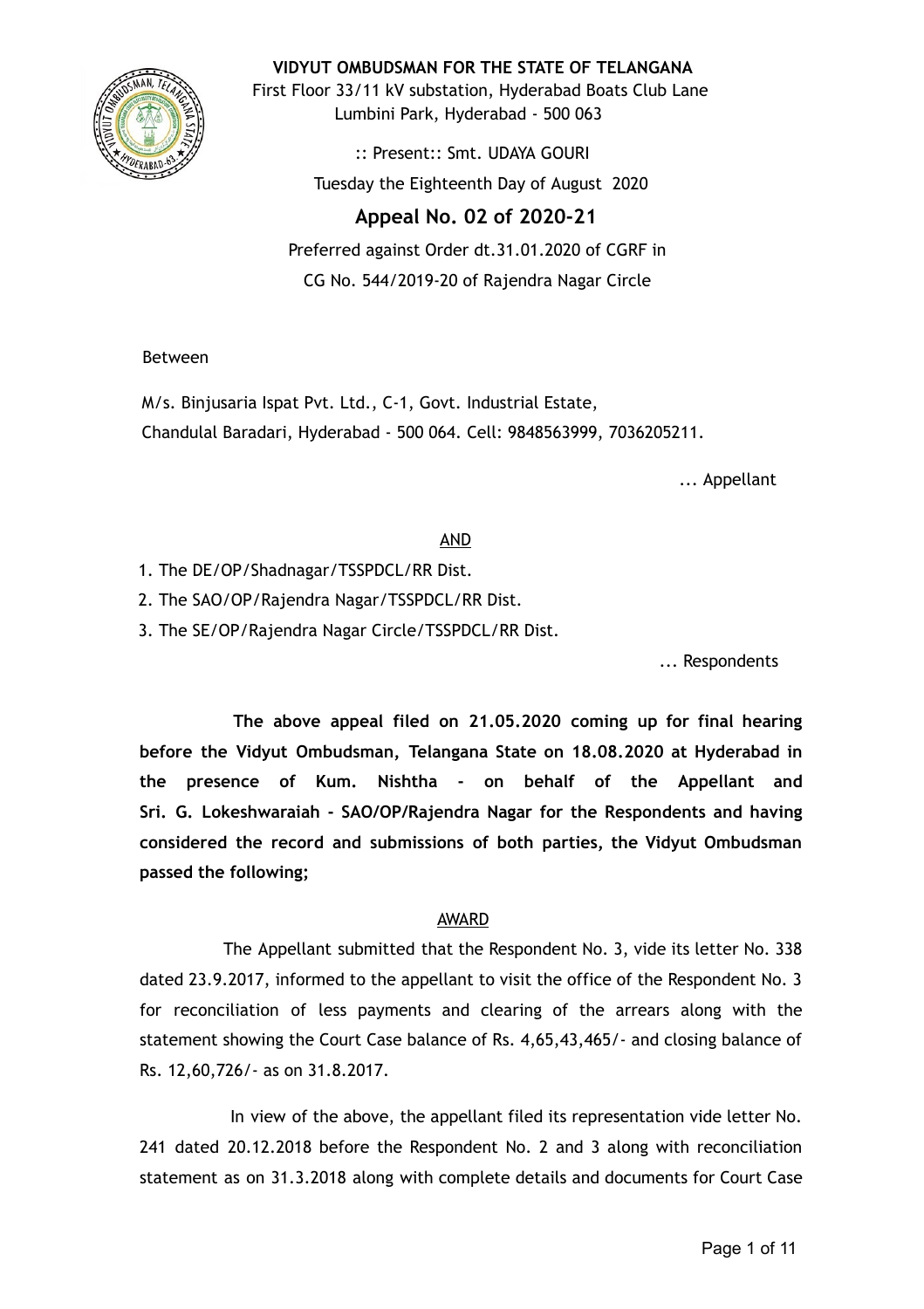amount of Rs. 4,65,43,465/- and other account of Rs. 13,80,382/- which are shown in the C.C. Bill dated 26.3.2018 by the Respondents.

That as on 25.11.2019 the Appellant has not received any reply or response from the Respondents hence, the appellant was not having any other option except to approach before the CGRF to resolve its grievances. Accordingly the Appellant filed the complaint which was registered as C.G. No. 544 of 2019 by the CGRF.

That the Court Case amount of Rs. 4,65,43,465/- as on 23.3.2018 is tallied with the statement furnished by the Respondent No. 3 before Hon'ble CGRF II along with letter No. 471 dated 22.1.2020 as the respective cases are pending before Hon'ble High Court and Hon'ble Supreme Court of India. Hence, the same is to be considered as subject to final outcome of order from the Hon'ble Courts.

That the CGRF vide its order dated 31.1.2020 of C.G. No. 544 of 2019-20 rejected the complaint without considering the grounds and facts placed by the Appellant on the issue of an amount of Rs. 13,80,382/- showing in other accounts and Rs. 15,80,483/- excess paid. Hence, this appeal in respect of H.T. No. RJN 1910 of appellant.

That the following grounds are to be considered among others:-

- a. The Respondent No. 3 in its counter vide letter No. 471 dated 22.1.2020 filed before Hon'ble CGRF II has not furnished any reply on the amount of Rs. 13,80,382/- shown in other column as on 23.3.2018 in the C.C. Bill dated 26.3.2018;
- b. The Respondent No. 3 has not furnished any reply on the excess amount paid by the appellant totalling to Rs. 15,80,483/- i.e., in the months of November, 2013 Rs. 9,08,921/-, in the month of August, 2016 Rs. 3,49,576//- and in the month of June, 2017 Rs. 1,31,275/-; and
- c. The Hon'ble CGRF II also has not given any finding on the above two issues in its order dated 31.1.2020 of C.G. No. 544 of 2019-20/Rajendra Nagar Circle before rejecting.

That in respect of Rs. 19,69,728/- shown in Court Case Account pertaining to the claim of back billing of April and May, 2012 Billing Months (Financial Year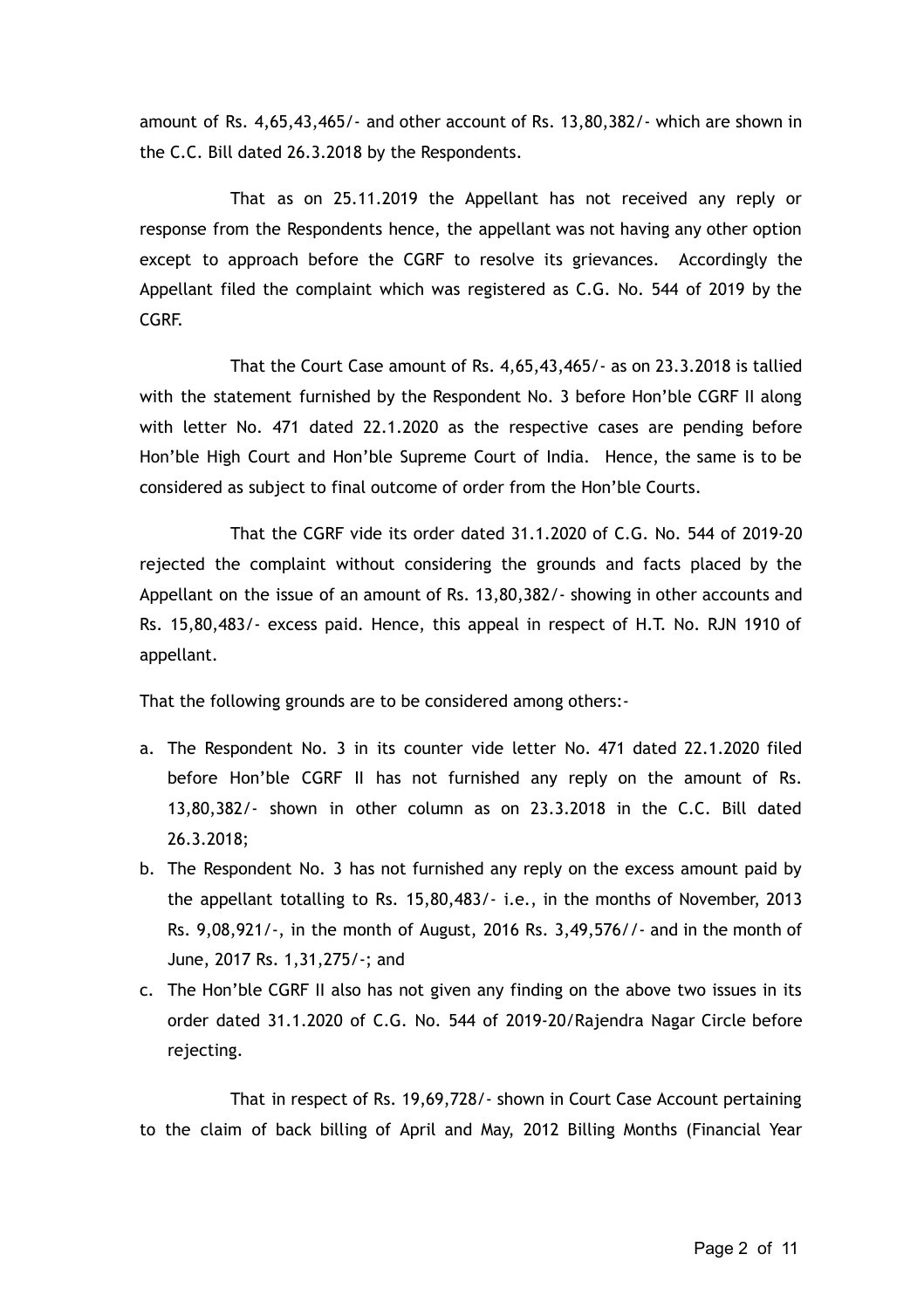2012-13) the C.G. No. 558 of 2019-20/Rajendra Nagar Circle is pending before Hon'ble CGRF II for issue of orders.

In view of the above said facts, the appellant pray to this Hon'ble Vidyut Ombudsman for the State of Telangana may be pleased to allow the present appeal directing the Respondents:

#### UNDER CLAUSE 3.35 OF REGULATION 3 OF 2015:

a. To Set aside the order dated 31.1.2020 of C.G. No. 544/2019-20/Rajendra Nagar Circle passed by Respondent No. 4 to the extent of amounts excluding the Court Case amount of Rs. 4,65,43,465/-;

b. To set aside the amount of Rs. 13,80,382/- shown in the C.C. Bill dated 26.3.2018 in other column as on 23.3.2018;

c. To refund Rs. 15,80,483/- along with applicable rate of interest till the date of refund; and

d. Any such other order or orders as may deem fit and proper by the Hon'ble Vidyut Ombudsman for the State of Telangana under the circumstances of the case, in the interest of justice and fair play.

## **2. Written submissions of the Respondents**

The complainant is the HT Consumer of M/s. Binjusaria Ispat Pvt.Ltd. bearing SC No.RJN1910 released on 15.01.2005 under Category - I(A). The detailed statement of pending dues including the Court case amount is herewith enclosed for kind perusal and taking necessary action or pass such other suitable orders in the matter please.

## **3. REJOINDER FILED ON BEHALF OF APPELLANT**

The Respondent No. 3 has filed the present counter for the period from May, 2010 to May, 2020 whereas the present issue in the appeal is upto March, 2018 only. Hence, the statement from April, 2018 to May, 2020 is irrelevant and need not be considered in the present appeal.

It is pertinent to note that as of March, 2018 the Respondent No. 3 has shown the closing balance of Rs. 13,68,859/-. The present two issues raised in the present appeal are:-

1. Rs. 13,80,382/ shown in the other column in the bill dated 26.3.2018 of March, 2018 bill is not correct and to be set aside and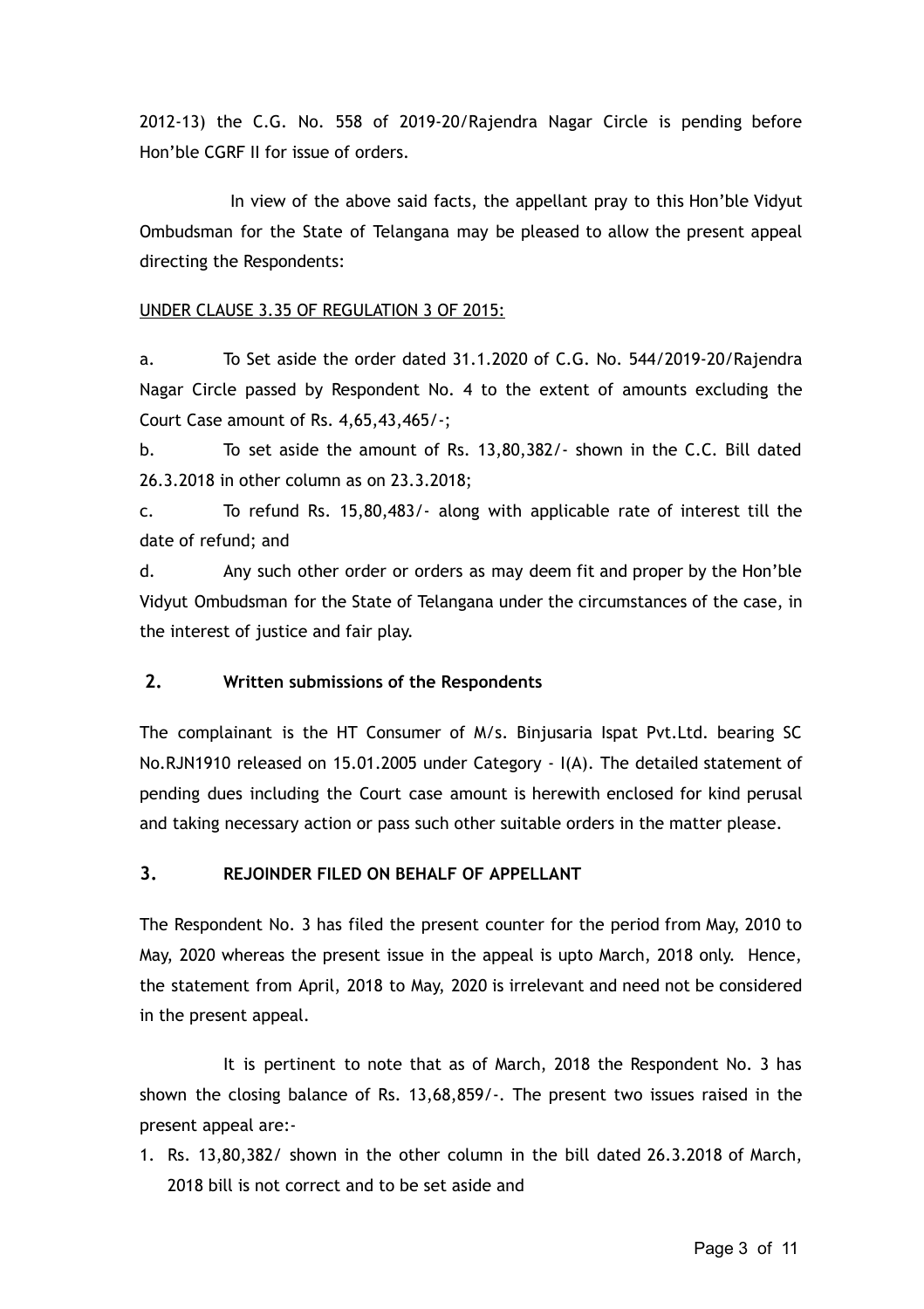2. Rs. 15,80,483/- excess paid i.e., Rs. 9,08,921/- in November, 2013 bill, Rs. 3,49,576/- in August, 2016 bill and Rs. 1,31,275/- in June, 2017 bill (November, 2013 bill amount claimed of Rs. 2,00,19,537/- and an amount of Rs. 2,06,27,366/ paid which is confirmed by the Respondent No. 3 and in present counter in December, 2013 month. August, 2016 bill amount claimed of Rs. 1,78,50,424/ against which Rs. 1,82,00,000/- is paid which is confirmed by the Respondent No. 3 and in present counter in September, 2016. showing the amount of Rs. 2,13,23,204/- of June, 2017 claimed against which Rs. 2,13,15,047/- and Rs. 1,31,275/- paid. Rs. 2,13,15,047/- confirmed by the Respondent No. 3 and in the counter in July, 2017. But the receipt of Rs. 1,31,275/- is not taken which is acknowledged by the Respondent on 29.5.2017).

In view of the above, it is pertinent to note that the Respondents have not furnished any details of Rs. 13,80,382/- shown in March, 2018 bill in other column and Rs. 15,80,483/- excess paid by the Appellant in their counter. Hence, this appellant pray to this Hon'ble Authority to allow the appeal as prayed for.

#### **4** . **WRITTEN ARGUMENT FILED ON BEHALF OF APPEAL**

The present appeal is filed aggrieved by the arrears of an amount of Rs. 13,80,382/- shown in other column in the March, 2018 bill dated 26.3.2018 and Rs. 15,80,483/- excess paid as on March, 2018.

The Respondents have not filed any specific reply in respect of the above said two issues. Hence, it is to be construed that the Respondents have no objection and are not denying about the claim of the Appellant.

In this regard the reconciliation statement of Appellant filed in the main appeal from page No. 14 to 291 is to be considered in which the details of amounts claimed by the Respondents in the C.C. Charges Bill and the amounts which are payable are paid by the Appellant before due dates are furnished. Accordingly there is no due amount payable as of March, 2018. Hence, Rs. 13,80,382/- shown in arrears other columns is not correct and liable to be set aside.

In respect of excess amount paid of Rs. 15,80,483/- i.e., Rs. 9,08,921/- in November, 2013, Rs. 3,49,576/- in August, 2016 and Rs. 1,31,275/- in June, 2017 this Appellant remined this Hon'ble Authority to consider Page No. 136 which is showing November, 2013 bill amount claimed of Rs. 2,00,19,537/- and Page No. 18 showing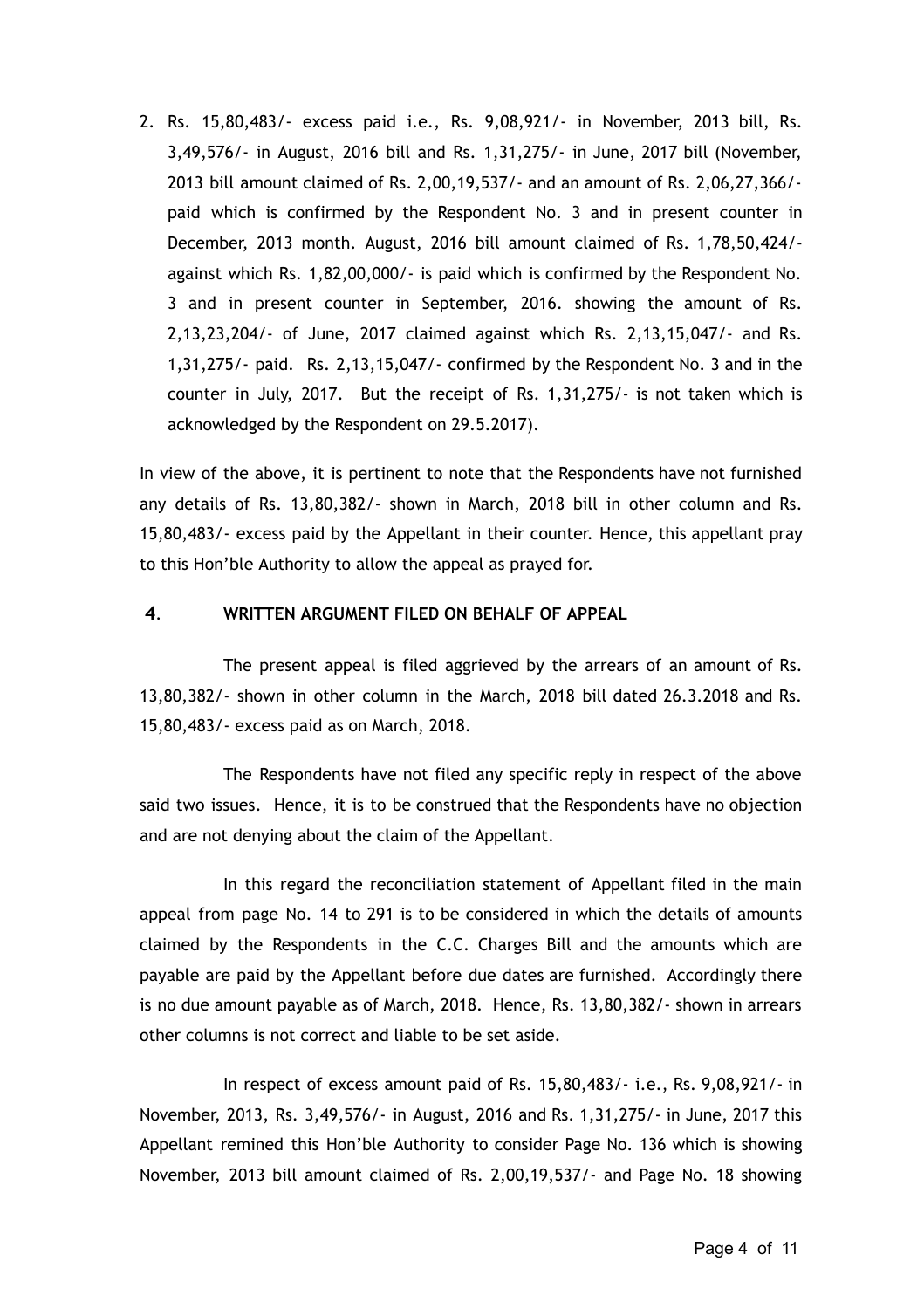the amount of Rs. 2,06,27,366/- paid which is confirmed by the Respondent No. 3 on page No. 302 and in present counter in December, 2013 month. Page No. 217 which is showing August, 2016 bill amount claimed of Rs. 1,78,50,424/- against which Rs. 1,82,00,000/- is paid which is confirmed by the Respondent No. 3 on page No. 303 and in present counter in September, 2016. Page No. 241 which is showing the amount of Rs. 2,13,23,204/- of June, 2017 claimed against which Rs. 2,13,15,047/- and Rs. 1,31,275/- paid. Rs. 2,13,15,047/- confirmed by the Respondent No. 3 on page No. 303 and in the counter in July, 2017. But the receipt of Rs. 1,31,275/- is not taken in the account which is acknowledged by the Respondent on 29.5.2017 at Page No. 243.

In this regard it is pertinent to note that the reconciliation statement prepared by the Appellant is based on the payment adjustment prescribed in the Clause 7 of Code of Practice on payment of bills by consumer passed by the then Hon'ble APERC on 16.10.2002. The procedure is extracted hereunder for kind ready reference of this Hon'ble Authority:-

*7. Adjustment of Bill Amount:*

*The amount paid by the consumer shall first be adjusted as per the priorities stated hereunder:*

*1st Priority:*

*a) Arrears of C.C. charges.*

*b) Arrears of additional charges/surcharge (undisputed).*

*2nd Priority:*

*a) Current month CC charges*

*b) Current month additional charges/surcharge* 

The Clause 9 of Code of Practice on payment of bills by consumers is also relevant in the present appeal hence, same may be consider please which is extracted as follows:-

9. Erroneous / Disputed Bills

The consumer has to normally make the full payment of the amount even when he raises a dispute.

9.1. The Licensee shall normally resolve the dispute as indicated in para-9 of APERC Regulation No.6 (Standards of Performance). The procedures prescribed in the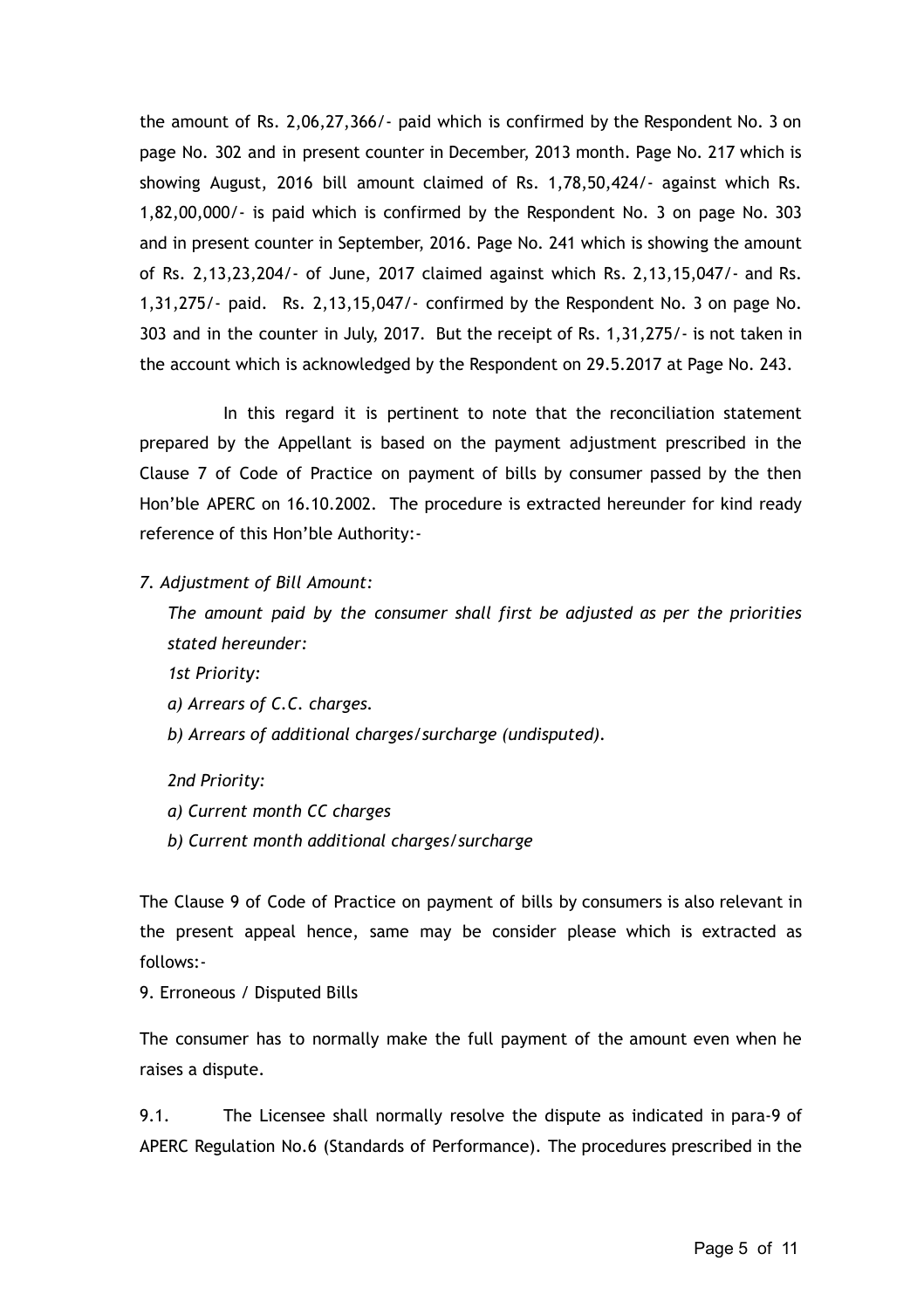general terms & conditions of supply of Licensee as approved by the Commission shall apply wherever the dispute attracts such procedures.

9.2. On examination of the complaint, if the Licensee finds the bill to be erroneous, a revised bill shall be given to the consumer indicating a revised due date of payment, which should be fixed not earlier than seven days from the date of delivery of the same to the consumer. If the consumer has paid any excess amount, it shall be refunded by way of adjustment in the subsequent bills. The licensee should pay to the Consumer interest changers at 24% per annum on the excess amount outstanding.

9.3. If the Licensee finds the bills to be correct, the consumer shall be intimated accordingly and notified to pay the amount with additional charges for belated payment from the due date.

A copy Code of Practice on payment of bills by consumer passed by the then Hon'ble APERC on 16.10.2002 is enclosed for kind ready reference of this Hon'ble Authority. In view of the above, this Appellant pray to this Hon'ble Authority to allow the appeal as prayed for.

## **Heard both sides.**

## **Issues**

**5** . In the face of the said contentions by both sides the following issues are framed:-

- 1. Whether the Appellant is entitled for withdrawal of Rs 3,84,63,945/- leaving only Rs 80,79,570/- under Court Case amounts?
- 2. Whether the Appellant is entitled for withdrawal of Rs 13,80,382/- shown under other's account in the bills?
- 3. Whether the Appellant is entitled for withdrawal of Rs 15,80,483/- claimed to be excess paid? and
- 4. To what relief?

## **Issues 1 to 3**

**6** . M/s. Binjusaria Ispat (P) Ltd., preferred this Appeal to set aside an amount of Rs 4,65,43,465/- shown under Court Case amounts by the Respondents and also an amount of Rs 13,80,382/- shown under other column in the CC bill dt.26.03.2019.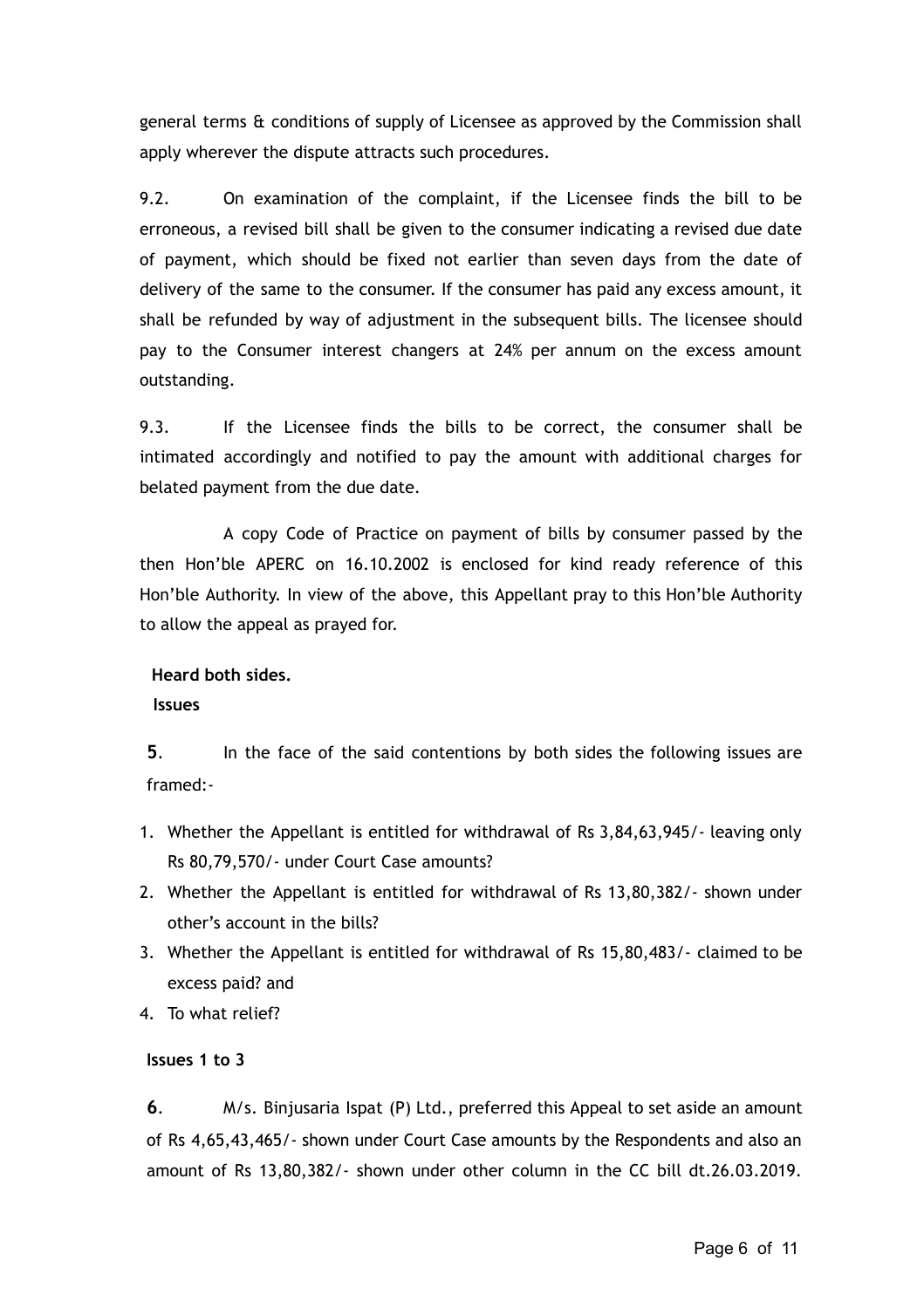Further claimed for the refund of Rs 15,80,483/- along with applicable rate of interest till the date of refund.

The CGRF disposed the said appeal vide CG No. 544/2019-20/Rajendra Nagar Circle directing that the Appellant is liable to pay the amount and is not entitled to any refund based in the month wise statement showing to the duration from May 2010 to December 2019 submitted by the SAO/OP/Rajendra Nagar Circle.

The Appellant argued that Respondents has shown incorrect amount of Rs 4,65,43,465/- under Court Case amounts instead of Rs 80,79,520/-. That the amount of Rs 80,79,520/- under Court case involves the following:-

| <b>FSA</b>  |                    |
|-------------|--------------------|
| 2010-11     | $-Rs$ 3,84,401.00  |
| $2012 - 13$ | $-Rs$ 21,91,423.00 |

#### **Voltage Surcharge**

| 2014-15             | $-$ Rs 54,93,696/ $-$ |
|---------------------|-----------------------|
| Nov'2014 & Jan'2015 |                       |
|                     | $-$ Rs 80,79,520/ $-$ |

It was held that the Respondents had not given any reply against their Claim of withdrawal of Rs 13,80,382/- shown under other amounts during the course of hearing in the CGRF, hence liable to set aside. Similarly no reply was received against the claim of excess amount paid Rs 15,80,483/-, hence to be withdrawn. The breakup of excess amount Rs 15,80,483/- paid during different course of time is shown as follows:-

| Month/year | Amounts                             |
|------------|-------------------------------------|
| Nov'2018   | Rs 9,08,921.00                      |
| Aug'2016   | Rs 3,40,576.00                      |
| Jan'2017   | Rs 1, 13, 275.00<br>Rs 13,89,772.00 |

The claim of excess payment amount of Rs 15,80,483/- does not tally with the breakup.

**7.** On the other hand the Respondent No.2, SAO/OP/Rajendranagar given the month wise breakup of Debit/Credit details for the duration of May'2010 to May'2020 and also submitted the list of Court cases pending against the amounts involved as reproduced here under:-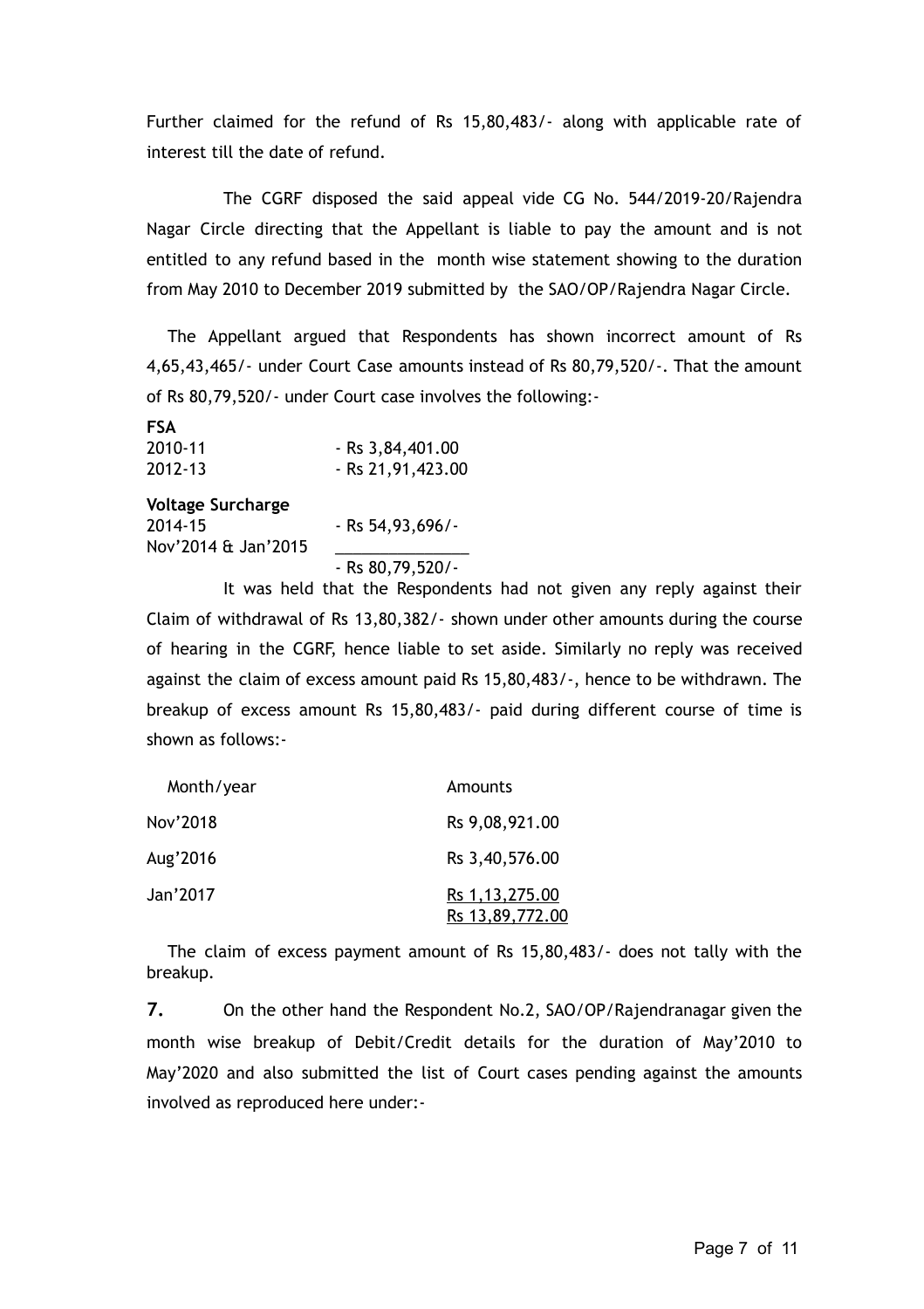| Date                     | Nature of the case                                                                                       | <b>WP No</b>                                 | <b>Status</b>                              | <b>Amount involved</b><br>in Court case<br>Column |
|--------------------------|----------------------------------------------------------------------------------------------------------|----------------------------------------------|--------------------------------------------|---------------------------------------------------|
| <b>CECCECECECE</b>       |                                                                                                          | 18238/2010                                   | SLP No.13785-13937 of 2012 - pending       | 3,94,401.00                                       |
| 31.08.2010               | FSA charges for the month of 08/2010<br>Voltage surcharge 03/2011 against appeal no.45/2011(new 19/2015) | 37170/2017                                   | Disposed WP filed by DE/OP                 | 9,29,957.00                                       |
| 31.08.2011               |                                                                                                          | 18238/2010                                   | SLP No.13785-13937 of 2012 - pending       | 15,56,207.00                                      |
| 31.08.2012               | FSA charges for the month of 04/2009                                                                     | 18238/2010                                   | SLP No.13785-13937 of 2012 - pending       | 6,35,215.00                                       |
| 31.12.2012               | FSA charges for the month of 05/2010                                                                     | 40084/2014                                   | Pending                                    | 27,61,875.00                                      |
| 15.05.2015               | Voltage surcharge for the month of 11/2014                                                               | 3488/2015                                    | Pending                                    | 29,95,180.00                                      |
| 15.05.2015               | Voltage surcharge for the month of 01/2015<br>Voltage surcharge for the month of 08/2014                 | 35399/2014                                   | Pending                                    | 26,86,700.00                                      |
| 15.05.2015               | Interest on voltage surcharge for above cases trans to cour case GL                                      |                                              | Pending                                    | 7,16,878.00                                       |
| 18.11.2015               | <b>Refund of Development charges</b>                                                                     | 12834/2005                                   | WA-872/2011-Pending                        | 6,66,506.00                                       |
| 31.08.2015               | Cross Subsidy charges for the month of 11/2015                                                           | 29121/2015                                   | SLP(C) No. 014047 - 014066 / 2019 -Pending | 75,14,129.00                                      |
| 30.11.2015               | Cross Subsidy charges for the month of 12/2015                                                           | 29121/2015                                   | SLP(C) No. 014047 - 014066 / 2019 -Pending | 5.47.870.00                                       |
| 23.12.2015               | Cross Subsidy charges for the month of 01/2016                                                           | 29121/2015                                   | SLP(C) No. 014047 - 014066 / 2019 -Pending | 32,31,244.00                                      |
| 01.01.2016<br>09.02.2016 | Cross Subsidy charges for the month of 02/2016                                                           | 29121/2015                                   | SLP(C) No. 014047 - 014066 / 2019 -Pending | 34,52,759.00                                      |
| 01.03.2016               | Cross Subsidy charges for the month of 03/2016                                                           | 29121/2015                                   | SLP(C) No. 014047 - 014066 / 2019 -Pending | 40,21,079.00                                      |
| 01.04.2016               | Cross Subsidy charges for the month of 03/2016                                                           | 29121/2015                                   | SLP(C) No. 014047 - 014066 / 2019 -Pending | 31,50,510.00                                      |
| 01.05.2016               | Cross Subsidy charges for the month of 04/2016                                                           | 29121/2015                                   | SLP(C) No. 014047 - 014066 / 2019 -Pending | 27,16,329.00                                      |
| 01.06.2016               | Cross Subsidy charges for the month of 05/2016                                                           |                                              | SLP(C) No. 014047 - 014066 / 2019 -Pending | 27.30,923.00                                      |
| 01.07.2016               | Cross Subsidy charges for the month of 06/2016                                                           | 29121/2015                                   | SLP(C) No. 014047 - 014066 / 2019 -Pending | 35.52.239.00                                      |
| 23.08.2016               | Cross Subsidy charges for the month of 07/2016                                                           | 29121/2015                                   | SLP(C) No. 014047 - 014066 / 2019 -Pending | 13,47,574.00                                      |
|                          | Court case amount disputed by consumer                                                                   | 29121/2015                                   |                                            | 4,56,07,575.00                                    |
| 31.10.2018               | Cross subsidy Surcharge Fy 13-14, Fy14-15                                                                |                                              | Pending                                    | 2.42.62,894.00                                    |
|                          |                                                                                                          | 21936/2018<br><b>TOTAL COURT CASE AMOUNT</b> |                                            | 6.98,70,469.00                                    |

**8.** In reply to the written submissions of the Respondents, the Appellant stated that the Respondents showed Rs 13,68,859/-as closing balance as on March'2018 which is stated to be not correct. Further in regard to the claim of Rs 15,80,483/- excess payment, the Appellant pointed towards the following payment details:-

| Sl.No. | CC Bill<br>Month/Year | Excess amount between demand and payment |
|--------|-----------------------|------------------------------------------|
|        | Nov'2013              | 9,08,921                                 |
| 2.     | Aug'2016              | 3,49,576                                 |
| 3.     | Jun'2017              | 1,31,275                                 |
| Total  |                       | 13,97,772                                |

It is held that Rs 15,80,483/- was excess paid. But above payment details are tallying with the amount total paid Rs.13,97,772.

**9.** In addition the Appellant further added the following to this written arguments vide letter dt.16.06.2020, mostly reiterated the same submission as of the main written submissions mostly stressed on against the arrears amount of Rs 13,80,382/- as on March'2018 and Rs 15,80,483/- excess payment.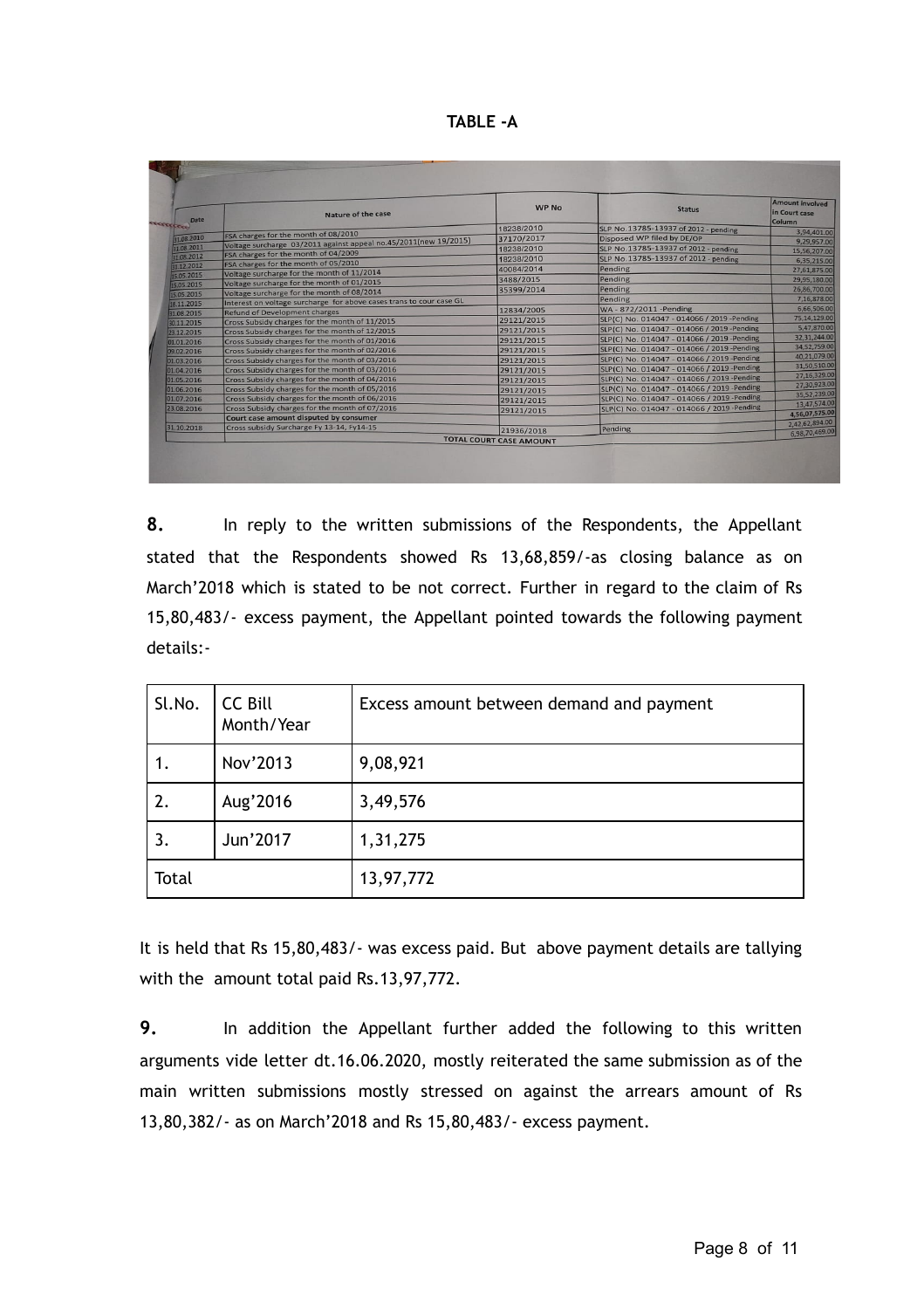The Appellant relied on the Clause 7 of Code of practice passed by the Hon'ble Commission on 16.10.2012 which is reproduced here under:-

## **Clause 7. Adjustment of Bill Amount:**

The amount paid by the consumer shall first be adjusted as per the priorities stated hereunder: 1st Priority: a) Arrears of C.C. charges.

b) Arrears of additional charges/surcharge (undisputed).

2nd Priority:

- a) Current month CC charges
- b) Current month additional charges/surcharge

## **9. Erroneous / Disputed Bills**

The consumer has to normally make the full payment of the amount even when he raises a dispute.

9.1 The Licensee shall normally resolve the dispute as indicated in para-9 of APERC Regulation No.6 (Standards of Performance). The procedures prescribed in the general terms & conditions of supply of Licensee as approved by the Commission shall apply wherever the dispute attracts such procedures.

9.2 On examination of the complaint, if the Licensee finds the bill to be erroneous, a revised bill shall be given to the consumer indicating a revised due date of payment, which should be fixed not earlier than seven days from the date of delivery of the same to the consumer. If the consumer has paid any excess amount, it shall be refunded by way of adjustment in the subsequent bills. The licensee should pay to the Consumer interest changers at 24% per annum on the excess amount outstanding.

9.3 If the Licensee finds the bills to be correct, the consumer shall be intimated accordingly and notified to pay the amount with additional charges for belated payment from the due date.

**10.** That Rs 14,08,274/- against voltage surcharge claim is wrong which is pending in Hon'ble High Court vide WP No.40084/2015,3488/2015 and 35399/2014. Hence no DPS shall be levied on Court cases. Similarly it was claimed that DPS was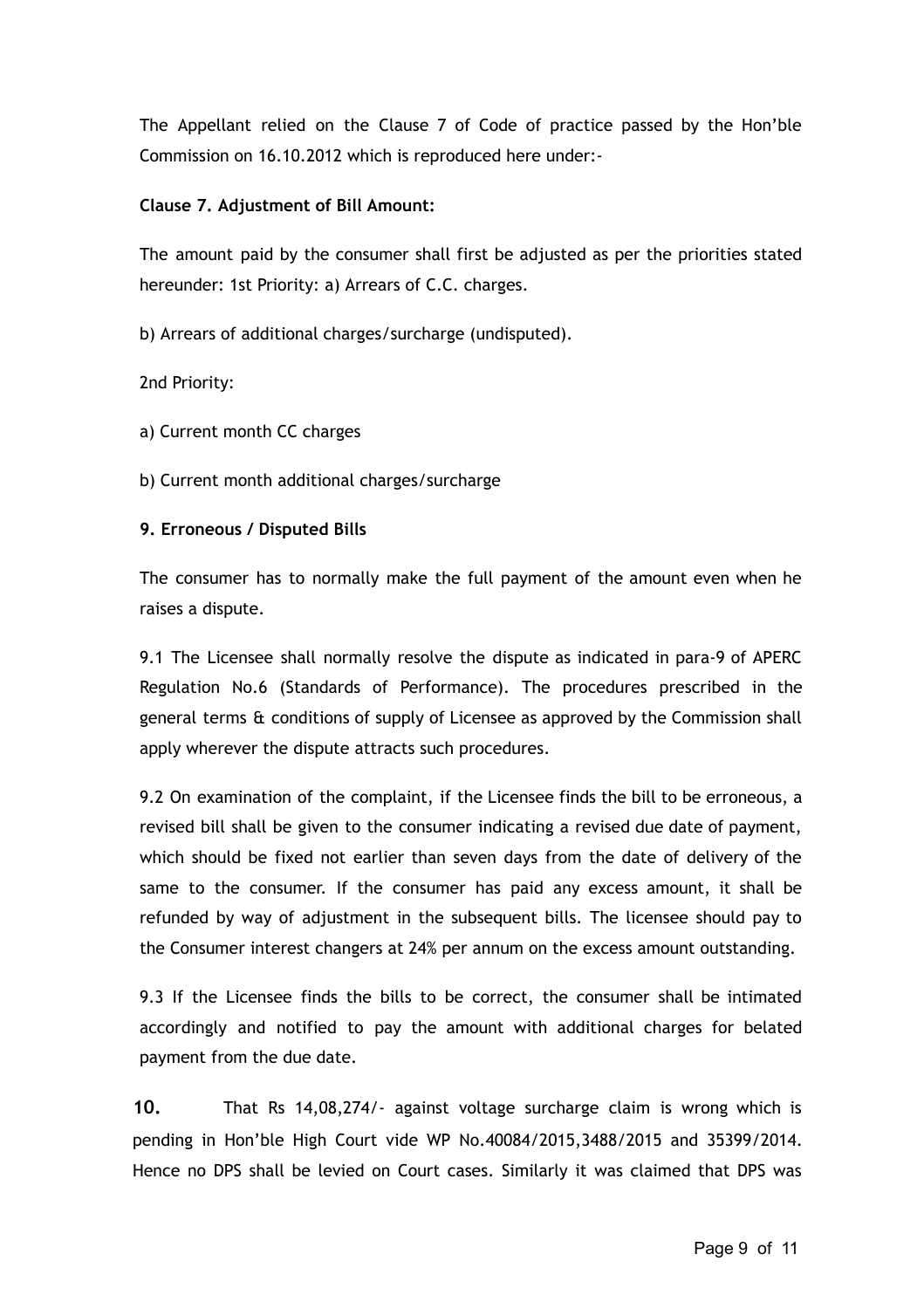levied for the Court Case pending in the Hon'ble Supreme Court vide SLP(C) No.14049,14066 of 2019. In view of the above Rs 2,33,52,029/- was claimed to be withdrawn on the account of DPS charges against the Court cases.

**11.** The Respondent No.3, SE/OP/Rajendra Nagar relied on the Tariff Order approved by the Hon'ble TSERC from time to time and held that DPS is levied authentically at Corporate Office and submitted a statement of Delayed Payment Surcharge for the period from Apirl'2014 to March'2017. Argued that the Appellant is paying the bills on his own calculation and deducting the amount on his own. That the Hon'ble Supreme Court of India has passed the orders in favour of the Respondents, accordingly the total FSA amount of Rs 49,07,372/- demand raised on the month of 11/2016.

**12.** A perusal of the rival contentions of Appellant and the Respondents shows that initially Appellant claimed that Rs 80,79,520/-(FSA of FY 2011-12 & 2012-13 + voltage surcharge) shall be under Court case amounts instead of Rs 4,65,43,645/ shown by the Respondents as on 23.03.2018 and Rs 15,80,483/- excess paid to be adjusted. Further sought reply from the Respondents over the amount shown as Rs 13,89,382/- under other's account. Whereas the Respondents submitted case wise breakup of the Court cases pending under various Courts as shown at Table-A above. Against the above said details given by the Respondents there was nothing specific remarks submitted by the Appellant, as to on what grounds that the Court cases amounts given at Table-A other than Rs 80,79,520/- shall be withdrawn.

**13.** In terms of claim towards excess demand paid, the Appellant pointed towards the stray amounts of excess paid against corresponding demands such as in the month of Nov'2013, Aug'2016 and Jan'2017. A perusal of the debit/credit statements submitted by the Respondents shows that there are numerous occasions where the Appellant reduced payments against the billed monthly demand.

It is not fair just to take into account only excess paid amounts, leaving the less paid amounts, the Respondents had submitted the billing records clearly showing the month wise billed demand and collection received and also shortfall amounts during various months, taking into account excess and less paid was overall accounted to Rs 27,94,745/-. There will be opening balance amounts if paid less in any month, which will be automatically added to the monthly bills. Hence, there is no